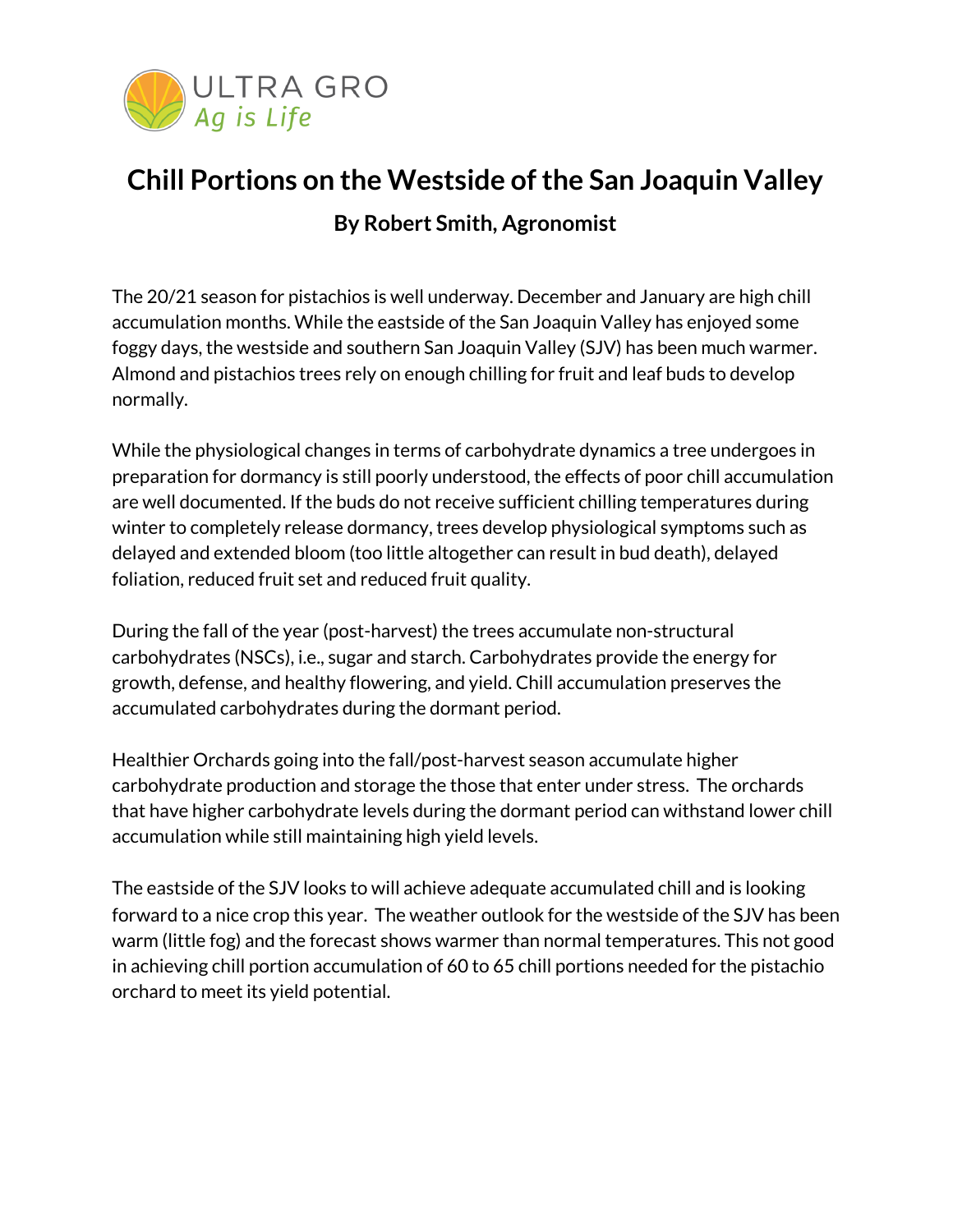

| Accumulative Chill Hours Thru 1/28/21 |                                    |                              |
|---------------------------------------|------------------------------------|------------------------------|
| Location/Station                      | <b>Chill Portions</b><br>(Deficit) | <b>Chill Hours Needed</b>    |
| <b>Arvin #125</b>                     | 47 (-13)                           | Kerman 54-58<br>Peters 58-65 |
| Belridge #146                         | 45 (-15)                           |                              |
| Coalinga#205                          | 44 (-16)                           |                              |
| Five Points #002                      | $37$ $(-23)$                       |                              |
| Westlands #105                        | $(-10)$<br>50                      |                              |
| Panoche #124                          | $(-26)$<br>34                      |                              |

With few weeks left to achieve the magic number of 60 Chill Portions, there needs to be a radical shift in the weather to achieve the Chill Portions need on the west and southside of the SJV. The most recent storms have been immensely helpful with both chill accumulation and much needed rain. The average weekly accumulation for the previous week has been in the 3-5 chill portions per week. In other words, we are rapidly running out of time.

Orchards that are healthier, well maintained, fertilized, and properly irrigated overcome stress in the spring. We can influence this with properly fertilizing your orchard. Yes, there is a right and a wrong time to fertilize your orchard. Just before bud break is the perfect time. This is when the orchard is beginning their root flush and start to utilize the nutrients in the soil. You can fertilize up to a month before this happens to have an adequate supply at the beginning of root flush.

**Ultra Gro 2-17-17** is an exceptional product containing plant readily available Phosphorus and Potassium. Phosphorus is particularly important for root development, flower initiation and energy transport within the tree. Phosphorus is crucial for the ATP component. This is the energy compound in the plant system. Potassium is a paramount macro-element for overall survival of living things. It is an abundant mineral macronutrient present in plant tissues. The rate of respiration by plants is largely the